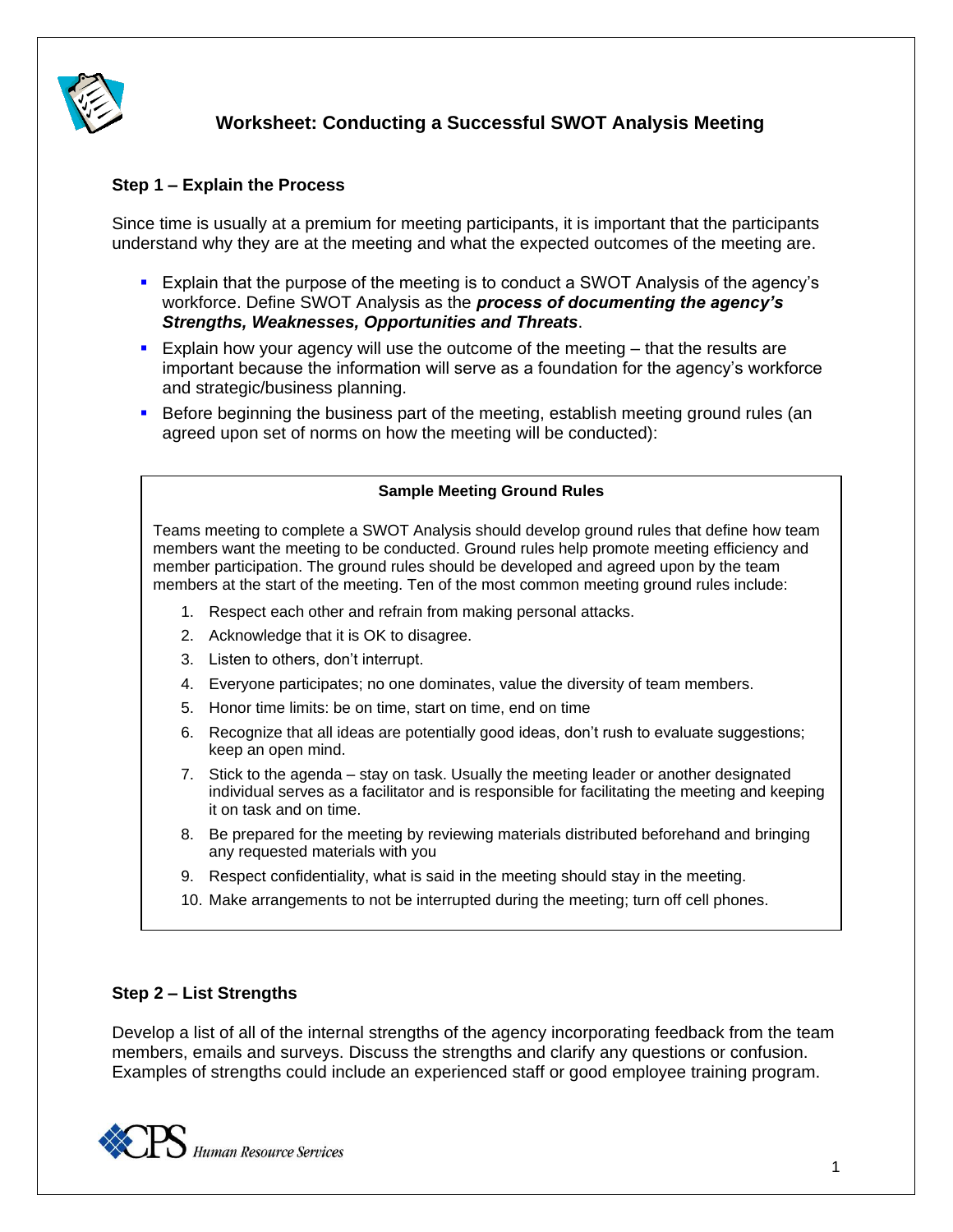### **Step 3 – Identify Weaknesses**

Repeat the process you used to identify strengths to generate a list of the agency's weaknesses. Weaknesses are internal factors that may impact workforce planning negatively. Examples of weaknesses could include an absence of procedural manuals or lack of an employee mentoring program. It is possible that a strength could also be a weakness. For example, long-time employees could be a strength because of their experience, but may be a weakness because it might indicate a workforce close to retirement.

## **Step 4 – List Opportunities**

Repeat the process to list opportunities. Opportunities are external factors, as opposed to the internal factors of strengths and weaknesses. Opportunities could include new relevant training programs at educational institutions or an emerging diverse workforce.

### **Step 5 – Identify Threats**

Repeat the process to identify threats. Threats are also external factors. Threats could have a negative impact on your workforce planning and could include a projected increase in the cost of employee health insurance or an expected reduction in government funding. Again it is possible that an opportunity may also be perceived as a threat. For example, new technology tools might be an opportunity, but also threaten staffing levels.

## **Step 6 – Establish Priorities**

You will have four lists once you've identified your Strengths, Weaknesses, Opportunities and Threats. Use a prioritization process to reduce each of the four lists to five top priorities. Two options for doing this are:

- 1. Give each person in the group five sticky dots and have them place the dots beside the options they prefer. They can choose five individual options or place multiple dots on an option they feel strongly about. The option with the greatest number of dots will determine the course of action.
- 2. Ask participants to rank the options using a scale of 1 to 5, where 5 points represents their first choice, 4 their second choice, etc. The desired option is the one that accumulates the highest total score.

On the next page is a *[Sample Completed SWOT Matrix](http://www.cpshr.us/workforceplanning/documents/SampleCompletedSWOTAnalysis.pdf)* with five top priorities for workforce planning for a human services agency.

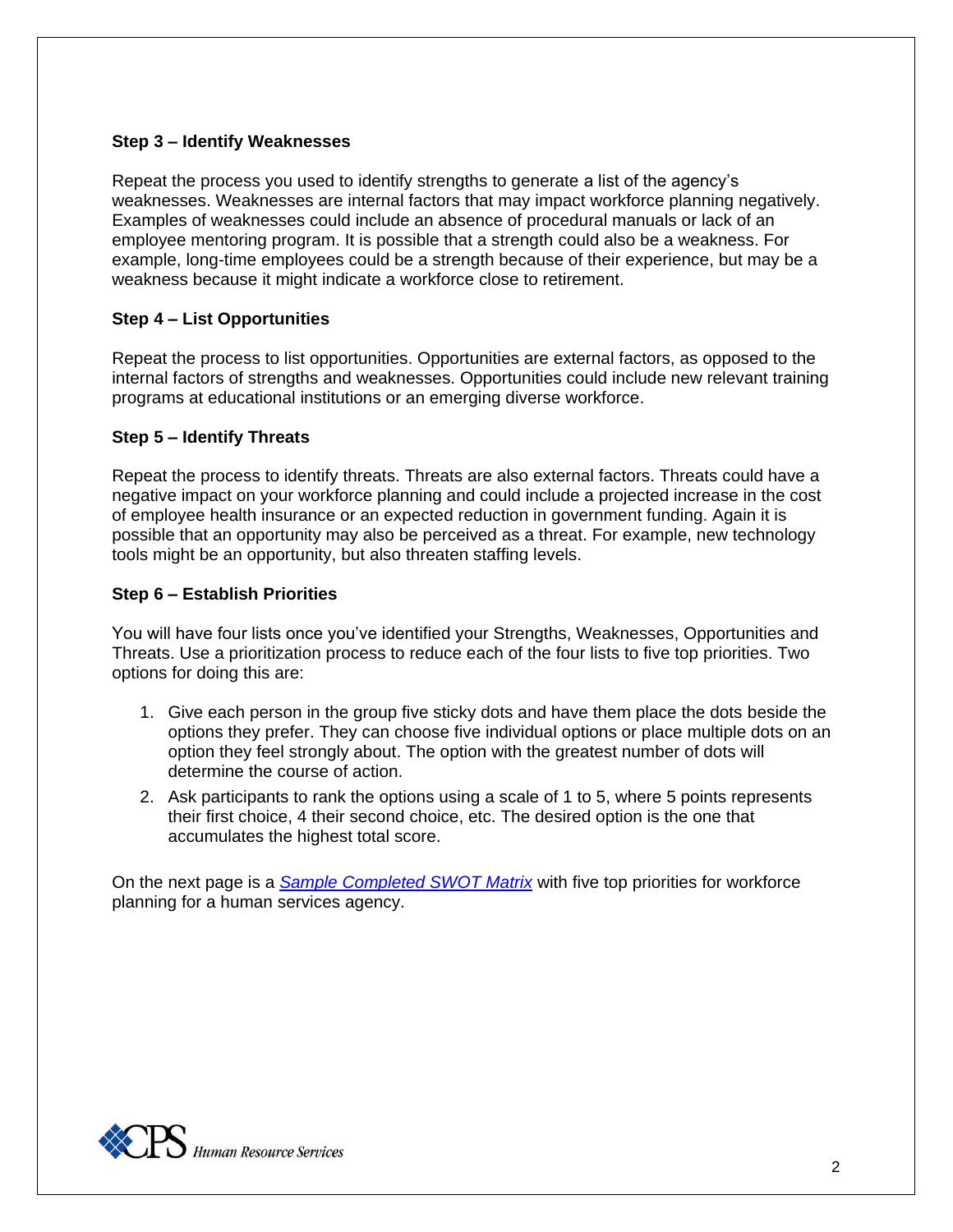# **Sample Completed SWOT Matrix**

| <b>Strengths (internal)</b> |                                                                                                                           | <b>Weaknesses (internal)</b> |                                                                                                 |
|-----------------------------|---------------------------------------------------------------------------------------------------------------------------|------------------------------|-------------------------------------------------------------------------------------------------|
| 1.                          | The agency has an experienced and dedicated<br>workforce                                                                  | 1.                           | Over 50% of the managers and supervisors are<br>eligible for retirement                         |
| 2.                          | There is a good training program for new<br>employees                                                                     | 2.                           | The agency does not offer a mentoring<br>program                                                |
| 3.                          | Senior management is committed to workforce<br>planning                                                                   | 3.                           | The agency lacks the technology tools to be<br>more efficient                                   |
| 4.                          | Human resource staff are easy to work with and<br>willing to try new recruitment ideas                                    | 4.                           | Procedural manuals need to be updated                                                           |
| 5.                          | 50% of the staff hold a professional certification                                                                        | 5.                           | The current workforce is not very racial/ethnic<br>diverse                                      |
|                             |                                                                                                                           |                              |                                                                                                 |
|                             | <b>Opportunities (external)</b>                                                                                           |                              | <b>Threats (external)</b>                                                                       |
| 1.                          | New information technology tools can provide<br>quicker data sharing between agencies and client<br>information retrieval | $1_{-}$                      | The demand for workers in the field exceeds                                                     |
| 2.                          | There are job sharing opportunities with other<br>agencies                                                                | 2.                           | the supply of potential workers<br>There is less federal money available for<br>training grants |
| $3_{-}$                     | A large number of retired baby boomers are<br>considering returning to the workforce on a part-                           | 3.                           | Budget and full-time positions have been<br>limited by the legislature                          |
|                             | time basis                                                                                                                | 4.                           | Educational institutions are reducing the                                                       |
| 4.                          | Federal and state agencies have expressed<br>interest in merging services                                                 | 5.                           | number of courses offered in this field<br>The number of residential treatment centers          |

# **Step 6 - Discuss Next Steps**

The next step begins the process of turning the results of the Environmental Scan and SWOT Analysis into something actionable. Encourage group discussion about the four prioritized lists by asking:

- How can we maximize the use of our strengths?
- How can we overcome the threats identified?
- What do we need to do to overcome the identified weaknesses?
- How can we take advantage of our opportunities?

Explain to the team members that the results of their efforts will be incorporated in the agency's business and workforce planning in the form of action plans.

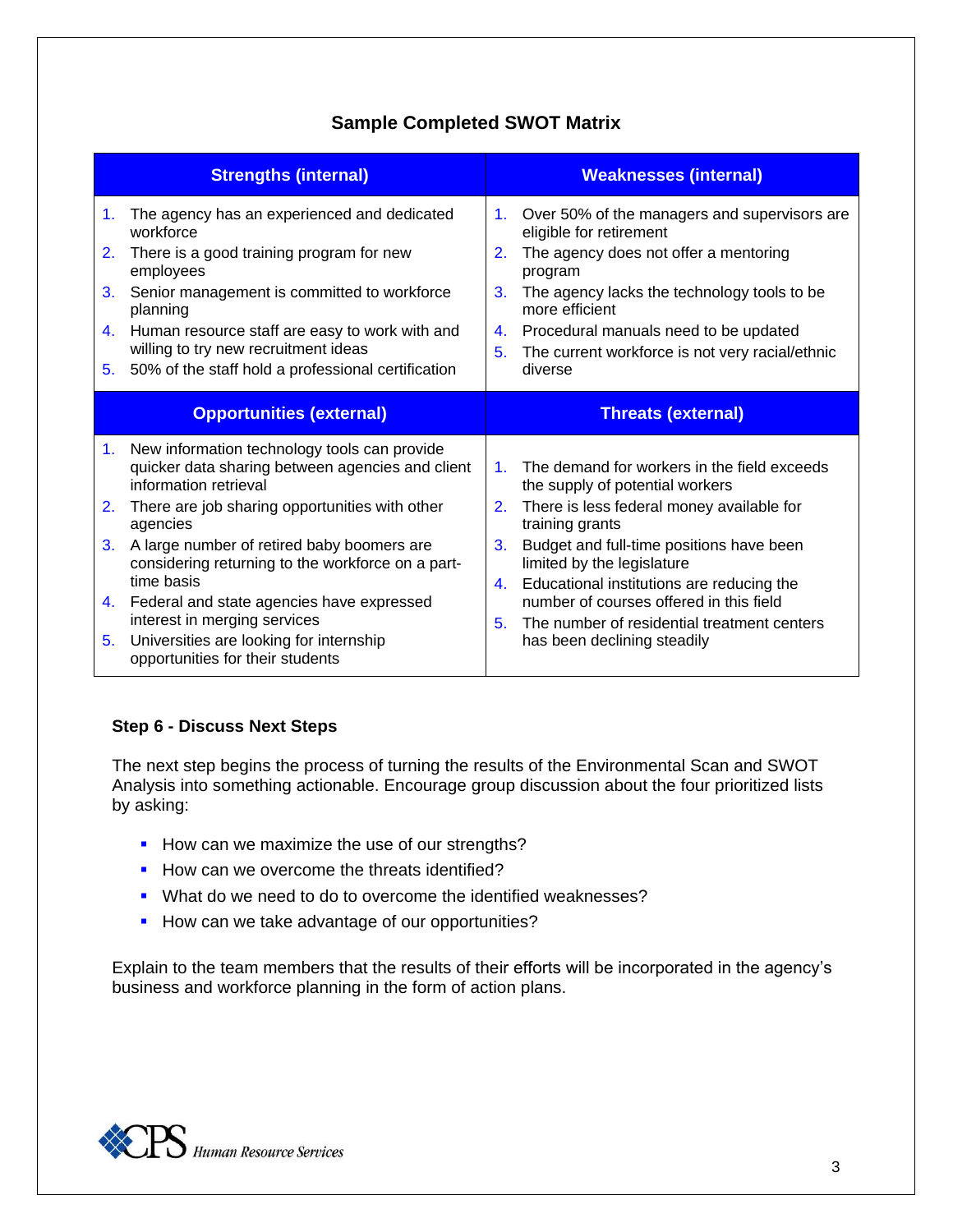# **Guidelines: Conducting Effective and Efficient Meetings**

When meeting to complete a SWOT Analysis or to conduct other business, the most productive meetings are those that are run effectively and efficiently. Below are some universal tips to help any meeting run more smoothly.

- 1. Distribute the agenda prior to the meeting. Define the purpose of the meeting, list the agenda items and time allotments, and include any reference materials that should be reviewed prior to the meeting.
- 2. Write the agenda and meeting goals on a blackboard or flipchart in the meeting room. This will help keep the team members focused on the tasks at hand. Follow the agenda, start on time and end on time.
- 3. Your meeting should have a facilitator, either the meeting leader or another designated individual. The role of the facilitator is to keep the discussion focused on the topic, stay on the agenda, and stay on time. It would be very easy for a meeting on workforce planning to turn into a meeting with participants discussing everything about the organization. The facilitator controls the meeting by establishing time limits, listing specific agenda items, defining the purpose of the meeting, and controlling the discussions.
- 4. Make introductions, have team members introduce themselves and tell where they work or what they do.
- 5. Use a warm-up activity, sometimes called an icebreaker. This activity serves two purposes: 1) it promotes participation and communication; and 2) it encourages team work and team building.
- 6. Have the team members develop and agree upon meeting ground rules. These agreements establish norms for participant behavior and define how the meeting will be conducted.
- 7. Encourage participation from all team members and ensure that no one team member dominates the discussion. Brainstorming can be used to generate ideas, remember that during brainstorming ideas should not be evaluated or criticized.
- 8. Determine how decisions will be made. There are a number of methods to make decisions ranging from voting to building consensus. A majority vote decision method requires support from more than 50% of the members of the group and can be accomplished through voting, either by a show of hands or written secret ballot. The following prioritization techniques can also be used to arrive at the option that the majority supports:
	- Give each person in the group five sticky dots and have them place the dots beside the options they prefer. They can choose five individual options or place multiple dots on an option they feel strongly about. The option with the greatest number of dots will determine the course of action.
	- Participants are asked to rank the options using a scale of 1 to 5, where 5 points represents their first choice, 4 their second choice, etc. The desired option is the one that accumulates the highest total score.